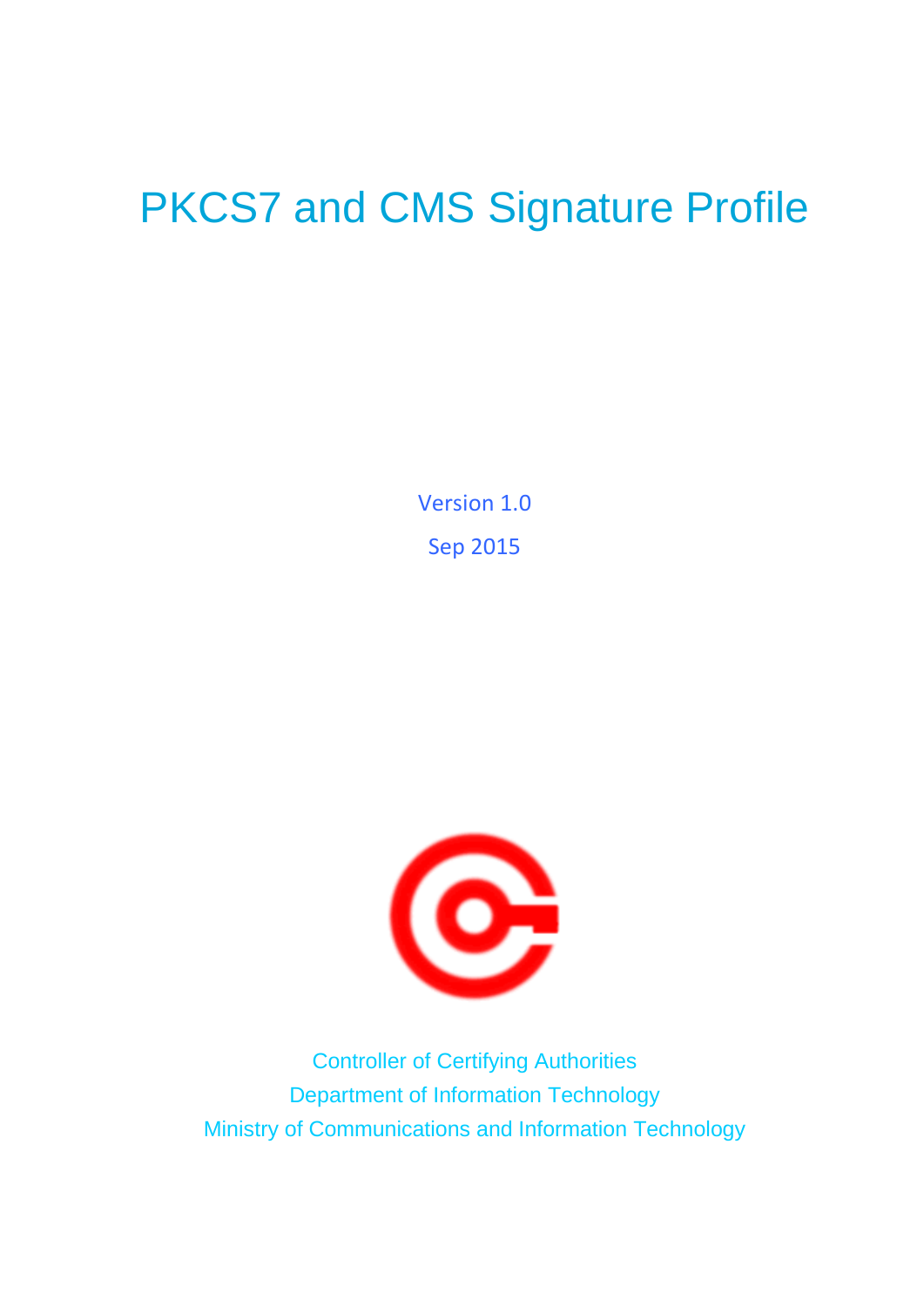# <span id="page-1-0"></span>**Document Control**

| Document Name  | <b>PKCS7 and CMS Signature Profile</b>      |
|----------------|---------------------------------------------|
| <b>Status</b>  | Release                                     |
| Version        | 1.0                                         |
| Last update    | 10 Sep 2015                                 |
| Document Owner | Controller of Certifying Authorities, India |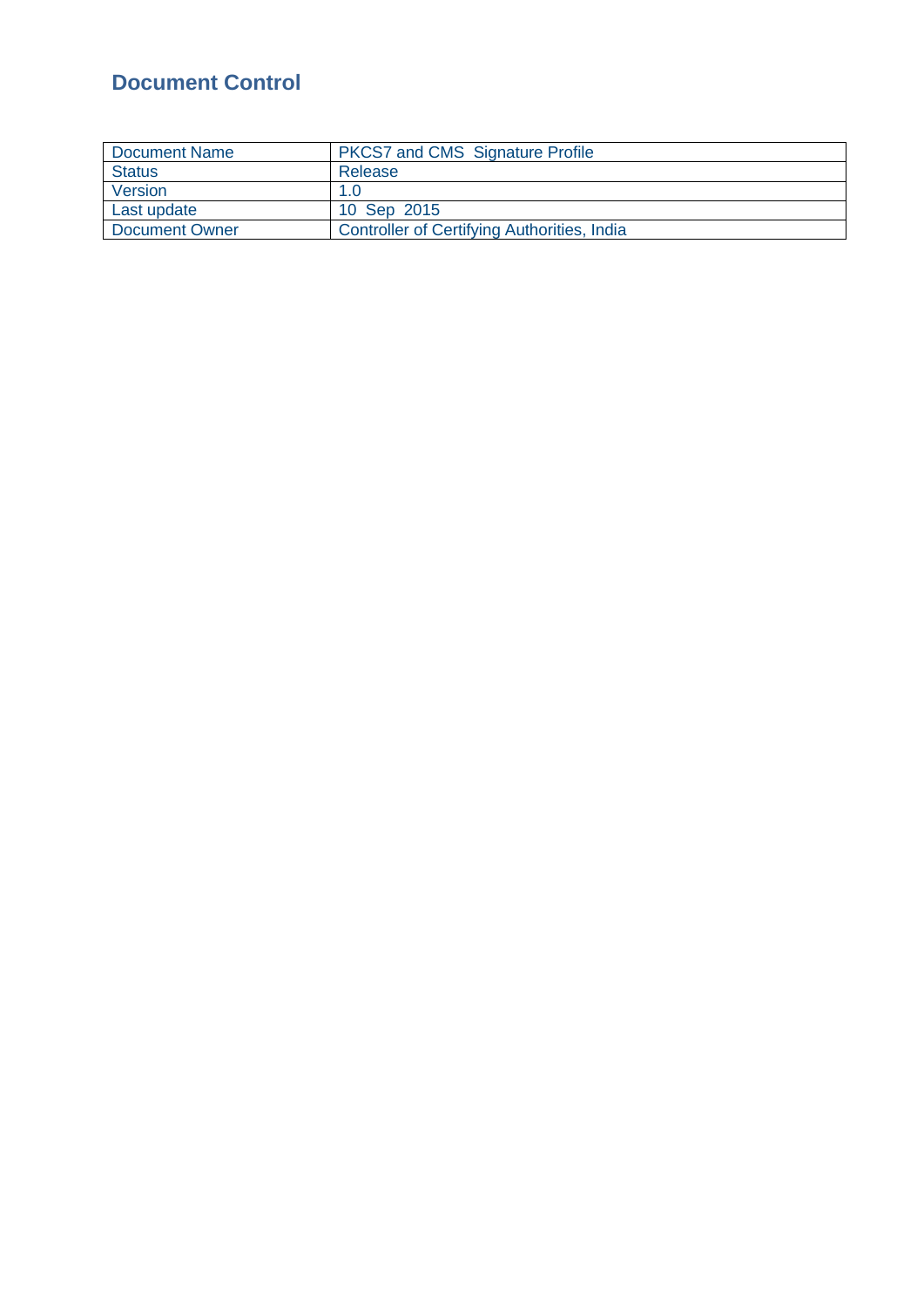## <span id="page-2-0"></span>**Table of Contents**

| 1. |      |        |  |  |  |
|----|------|--------|--|--|--|
|    | 1.1. |        |  |  |  |
|    | 1.2. |        |  |  |  |
| 2. |      |        |  |  |  |
| 3. |      |        |  |  |  |
|    | 3.1  |        |  |  |  |
|    |      | 3.1.1. |  |  |  |
|    |      | 3.1.2. |  |  |  |
|    |      | 3.1.3. |  |  |  |
|    | 3.2  |        |  |  |  |
|    |      | 3.2.1  |  |  |  |
|    |      | 3.2.2  |  |  |  |
|    |      | 3.2.3  |  |  |  |
| 4. |      |        |  |  |  |
|    | 4.1  |        |  |  |  |
|    |      | 4.1.1  |  |  |  |
|    |      | 4.1.2  |  |  |  |
|    |      |        |  |  |  |
|    | 4.2  |        |  |  |  |
|    |      | 4.2.1  |  |  |  |
|    |      | 4.2.2  |  |  |  |
|    |      | 4.2.3  |  |  |  |
| 5. |      |        |  |  |  |

This document provides a profile for Public Key Cryptography Standards 7(PKCS-7) and Cryptographic Message Syntax (CMS) signatures.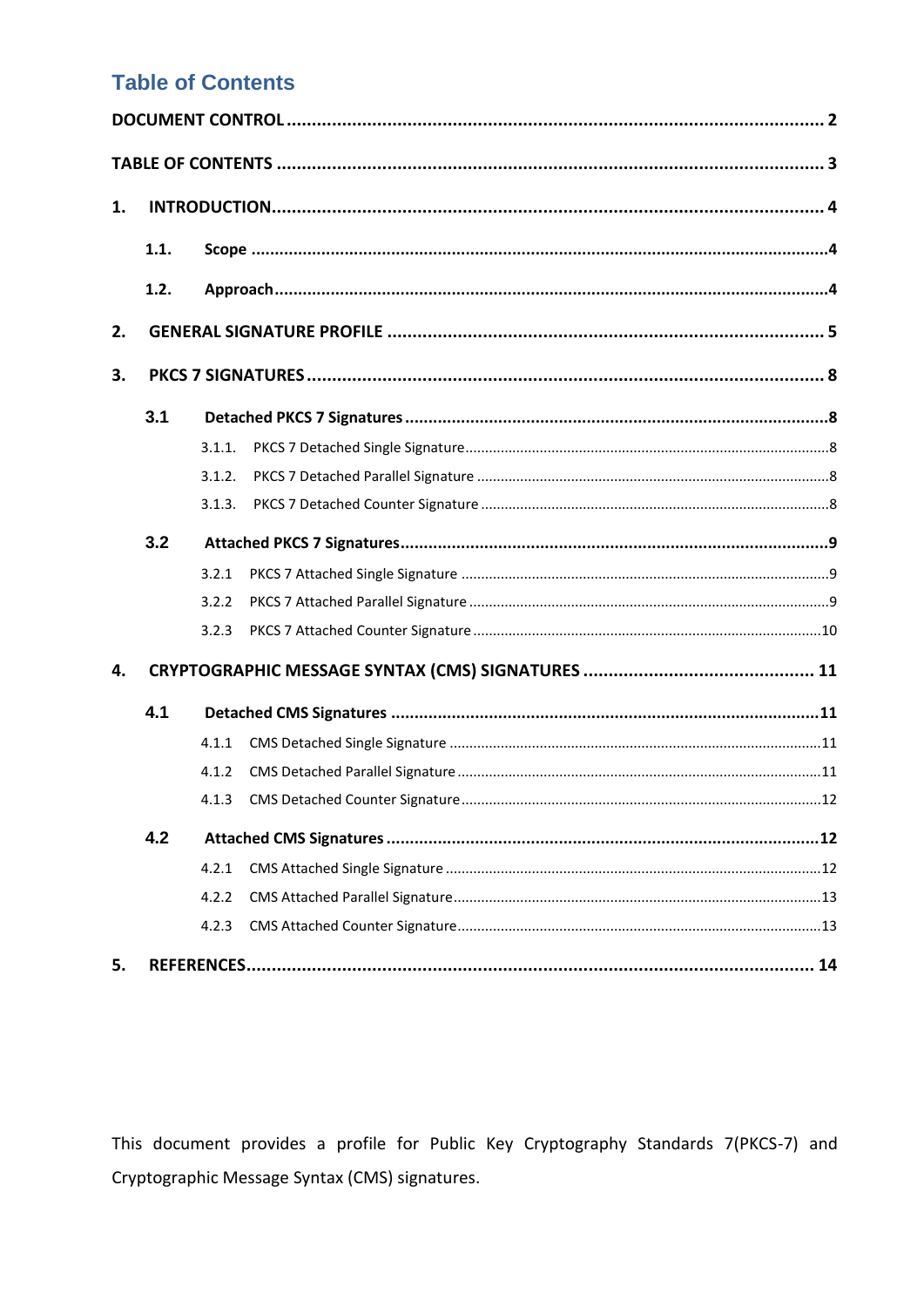## <span id="page-3-0"></span>**1. Introduction**

#### <span id="page-3-1"></span>**1.1. Scope**

While PKCS-7 permits many content types, the scope of this document is limited to signed data only.

We have used PKCS 7 Version 1.5 for the profiles since Version 1.6 is not commercially implemented. In addition, the rationale for PKCS Version 1.5 is that Cryptographic Message Syntax (CMS) is also based on this version. Note that primary change from Version 1.5 to Version 1.6 is to change the ASN.1 SET to ASN.1 SEQUENCE and change the ASN.1 Version number from 1 to 2.

The values produced according to this profile are Basic Encoding Rules (BER) encoded data. Additional encoding such as base 64 encoding may have to be applied while transmitting the signed data.

The scope of this work includes profiles for the signer, multiple signers (i.e., parallel signatures), and counter signatures. Each of these three profiles can have detached signatures or attached, resulting in six profiles. Note that counter signer could sign single signed or parallel signed payload. In addition counter signatures can be recursively applied.

#### <span id="page-3-2"></span>**1.2. Approach**

Since the number and size of differences between PKCS 7 and CMS and among various signature types (detached, attached, parallel, and counter) are small, we first profile the general structure and then for each instance we list the options to create the structure to be used.

While CMS definition of eContent (encapsulated content) is more restrictive (it is OCTET STRING), this definition is used since both the S/MIME and CMS use it.

Note that structure naming differences between PKCS-7 and CMS such as digestEncryptionAlgorithm Vs. signatureAlgorithm and encryptedDigest Vs. signature are immaterial; they do not cause any interpretation or interoperability concerns. The PKCS-7 terminology is narrower as encrypting a hash only applies to RSA and not to ECDSA. Thus, CMS terminology is chosen for both of them.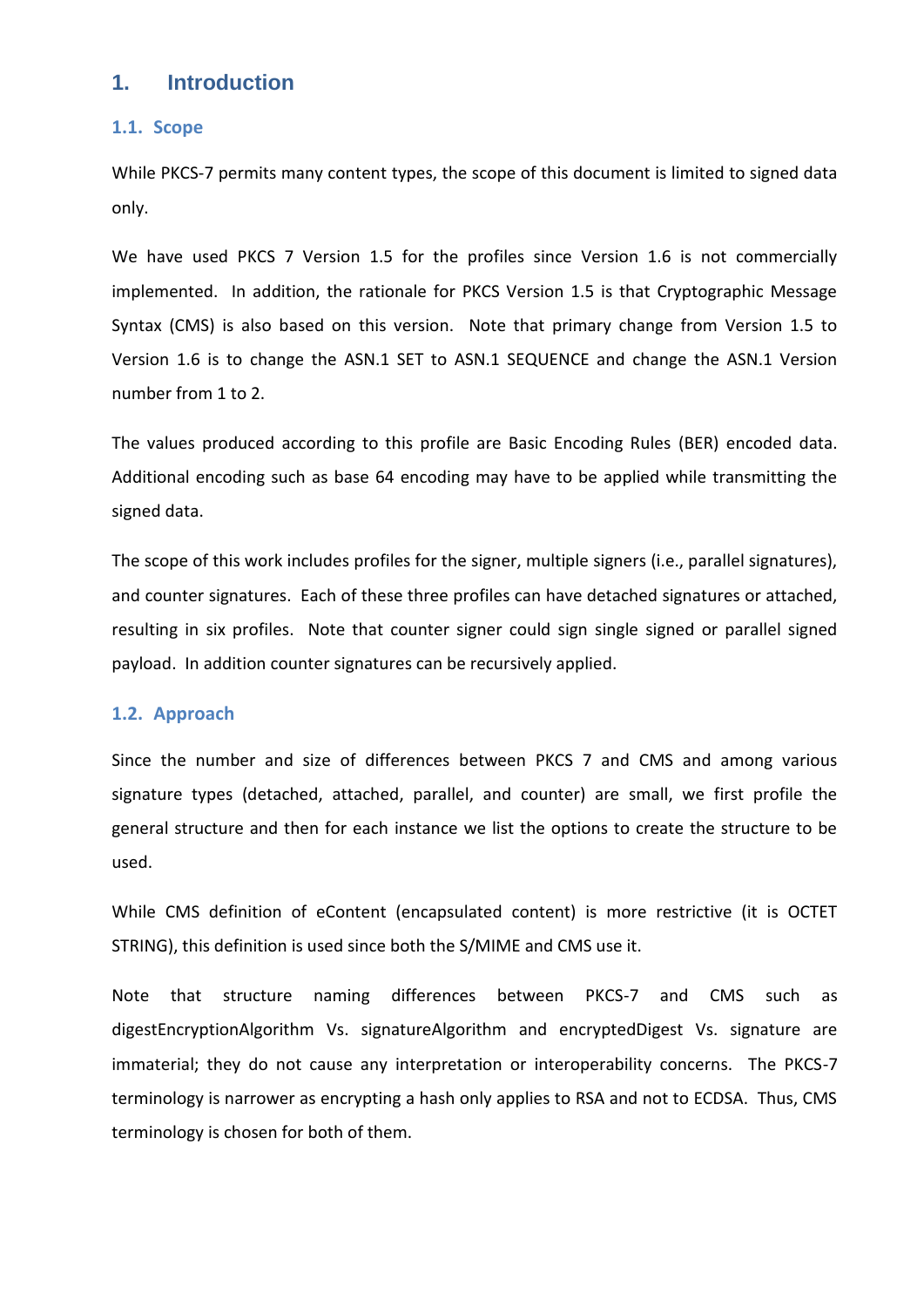## <span id="page-4-0"></span>**2. General Signature Profile**

```
ContentInfo ::= SEQUENCE {
       contentType OBJECT IDENTIFIER = {12840113549172} - signed data,
       content signedData
}
signedData ::= SEQUENCE {
       Version = INTEGER 1 or 3,
       digestAlgorithms DigestAlgorithmIdentifiers,
       econtentInfo EContentInfo,
       certificates [0] IMPLICIT Certificates,
       signerInfos SignerInfos
}
DigestAlgorithmIdentifiers ::= SET OF DigestAlgorithmIdentifier – set contains only one element
DigestAlgorithmIdentifier ::= SEQUENCE {
   Algorithm OBJECT IDENTIFIER = { 2 16 840 1 101 3 4 2 1 } – SHA 256,
   parameters = NULL 
}
EContentInfo ::= SEQUENCE {
 contentType OBJECT IDENTIFIER = {12840113549171} - data,
  eContent [0] EXPLICIT OCTET STRING OPTIONAL
}
Certificates ::= SET OF Signers' X.509 certificate
SignerInfos ::= SET OF SignerInfo 
SignerInfo ::= SEQUENCE {
  version = INTEGER 1 or 3,
  sid SignerIdentifier,
  digestAlgorithm DigestAlgorithmIdentifier,
  signedAttributes [0] IMPLICIT SignedAttributes OPTIONAL,
  signatureAlgorithm SignatureAlgorithmIdentifier,
  signature SignatureValue,
  unsignedAttrs [1] IMPLICIT UnsignedAttributes OPTIONAL 
}
SignerIdentifier ::= CHOICE {
issuerAndSerialNumber IssuerAndSerialNumber,
subjectKeyIdentifier [0] SubjectKeyIdentifier
}
IssuerAndSerialNumber ::= SEQUENCE {
     issuer = DN of CA issuing signer certificate,
     serialNumber = INTEGER serial number of signer certificate
```

```
}
```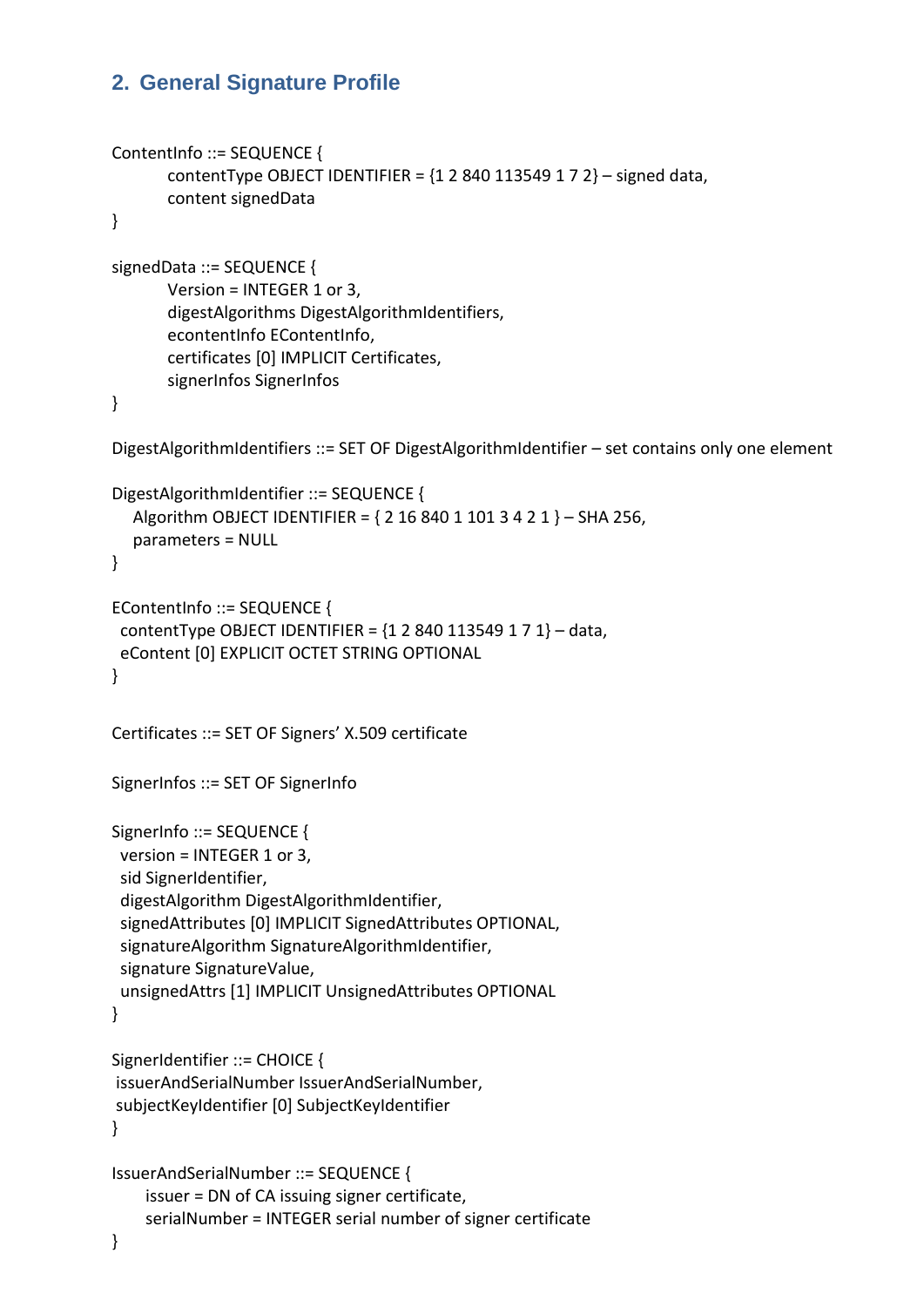```
SubjectKeyIdentifier ::= OCTET STRING
SignedAttributes ::= SET {Attribute 1, Attribute 2, Attribute 3}
Attribute 1 ::= SEQUENCE {
    Attribute OBJECT IDENTIFIER {1 2 840 113549 1 9 3} – Content Type Attribute,
   ContentType OBJECT IDENTIFIER {1 2 840 113549 1 7 1} – OID for encapsulated content type
}
Attribute 2 ::= SEQUENCE {
    Attribute OBJECT IDENTIFIER {1 2 840 113549 1 9 4} – Message Digest Attribute,
   Digest = OCTET STRING
}
Attribute 3 ::= SEQUENCE {
   Attribute OBJECT IDENTIFIER {1 2 840 113549 1 9 5} – Signing Time attribute,
   time Time
}
Time ::= CHOICE \{ utcTime UTCTime,
     generalizedTime GeneralizedTime }
SignatureAlgorithmIdentifier :: SEQUENCE {
    Algorithm OBJECT IDENTIFIER {1 2 840 113549 1 1 11} – RSA using SHA-256,
   parameters = NULL 
}
SignatureValue ::= OCTET STRING
UnsignedAttributes ::= SET (Attribute 4)
Attribute 4 ::= SEQUENCE {
OBJECT IDENTIFIER {1 2 840 113549 1 9 6} – Counter Signature Attribute,
SignerInfo'
}
```
-- Having counter signature tied to SignerInfo makes it possible to having counter signatures independenly for each parallel signer.

-- SignerInfo' is same as SignerInfo except the signedAttributes field if present MUST NOT contain a content-type attribute; there is no content type for countersignatures. Thus, SignerInfo' becomes the following:

```
SignerInfo' ::= SEQUENCE {
  version = INTEGER 1 or 3,
  sid SignerIdentifier,
  digestAlgorithm DigestAlgorithmIdentifier,
  signedAttributes [0] IMPLICIT SignedAttributes' OPTIONAL,
  signatureAlgorithm SignatureAlgorithmIdentifier,
  signature SignatureValue,
```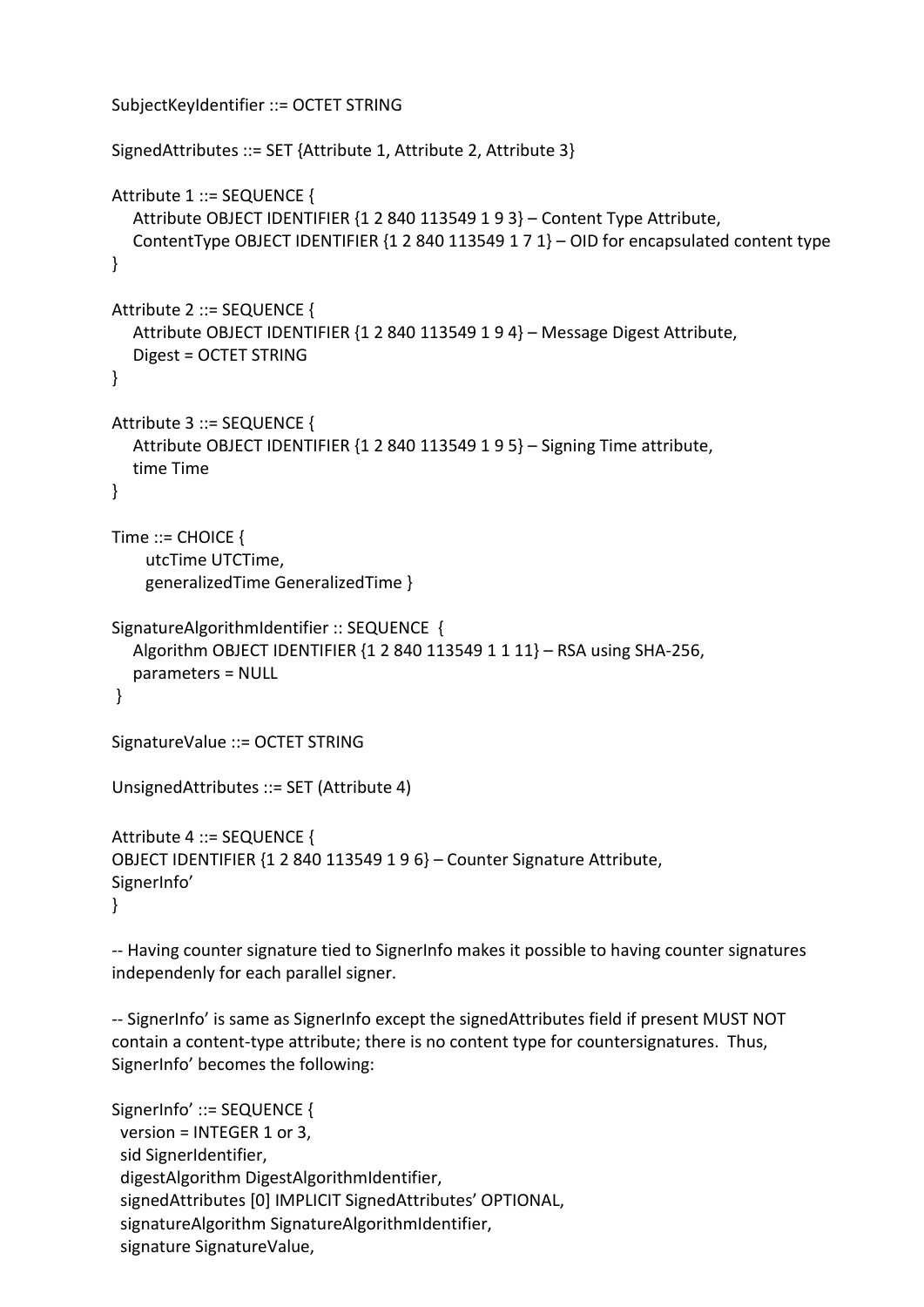```
 unsignedAttrs [1] IMPLICIT UnsignedAttributes OPTIONAL 
}
```

```
SignedAttributes' ::= SET {Attribute 2, Attribute 3}
```
-- Having UnsignedAttributes in counter signature SignerInfo makes possible having any number of (or layers of) counter signatures.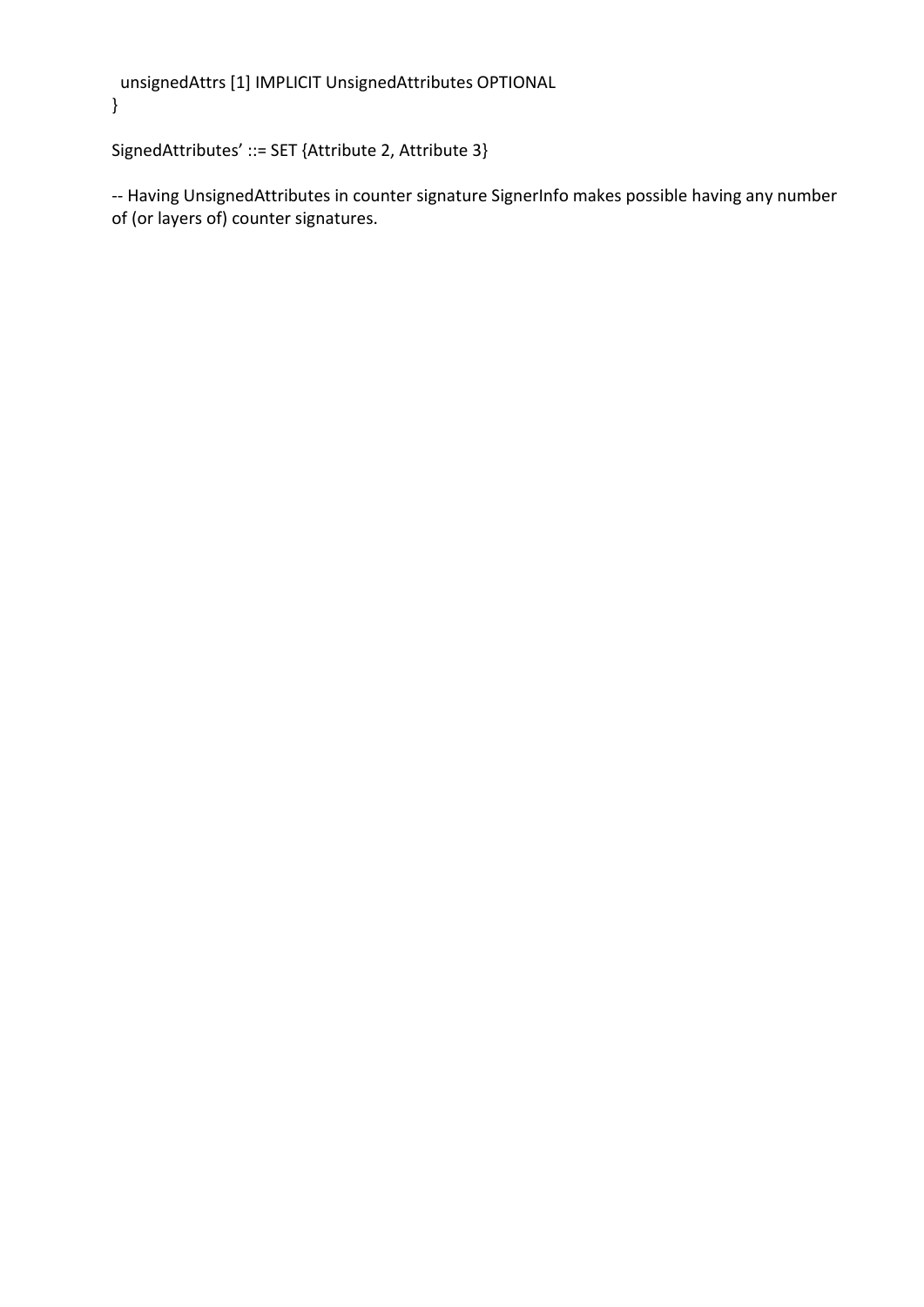## <span id="page-7-0"></span>**3. PKCS 7 Signatures**

While we have left signedAttributes optional to provide flexibility, we strongly recommend that the signedAttributes as enumerated in the ASN.1 above (i.e., content type, message digest, and signing time) be present in compliant PKCS-7 signatures.

#### <span id="page-7-1"></span>**3.1 Detached PKCS 7 Signatures**

The detached signatures do not carry contents with them.

#### <span id="page-7-2"></span>**3.1.1. PKCS 7 Detached Single Signature**

The following choices from the General Signature Profile (Section 2) give us detached single signer for PKCS-7:

- 1. The Version number for both the signedData and signerInfo is 1.
- 2. OPTIONAL econtent is absent.
- 3. SET OF Signers' X.509 certificate and certificate chain(OPTIONAL).
- 4. SET OF SignerInfo has one SignerInfo structure (for the signer).
- 5. SignerIdentifier is populated using the following CHOICE: IssuerAndSerialNumber
- 6. UnsignedAttributes is absent, i.e., no counter signatures.

#### <span id="page-7-3"></span>**3.1.2. PKCS 7 Detached Parallel Signature**

The following choices from the General Signature Profile (Section 2) give us detached parallel signers for PKCS-7:

- 1. The Version number for both the signedData and signerInfo is 1.
- 2. OPTIONAL econtent is absent.
- 3. SET OF Signers' X.509 certificate and the certificate chain for each signer (OPTIONAL).
- 4. SET OF SignerInfo has one SignerInfo structure for each signer.
- 5. SignerIdentifier is populated using the following CHOICE: IssuerAndSerialNumber
- 6. UnsignedAttributes is absent, i.e., no counter signatures.

#### <span id="page-7-4"></span>**3.1.3. PKCS 7 Detached Counter Signature**

The following choices from the General Signature Profile (Section 2) give us detached counter signatures for PKCS-7: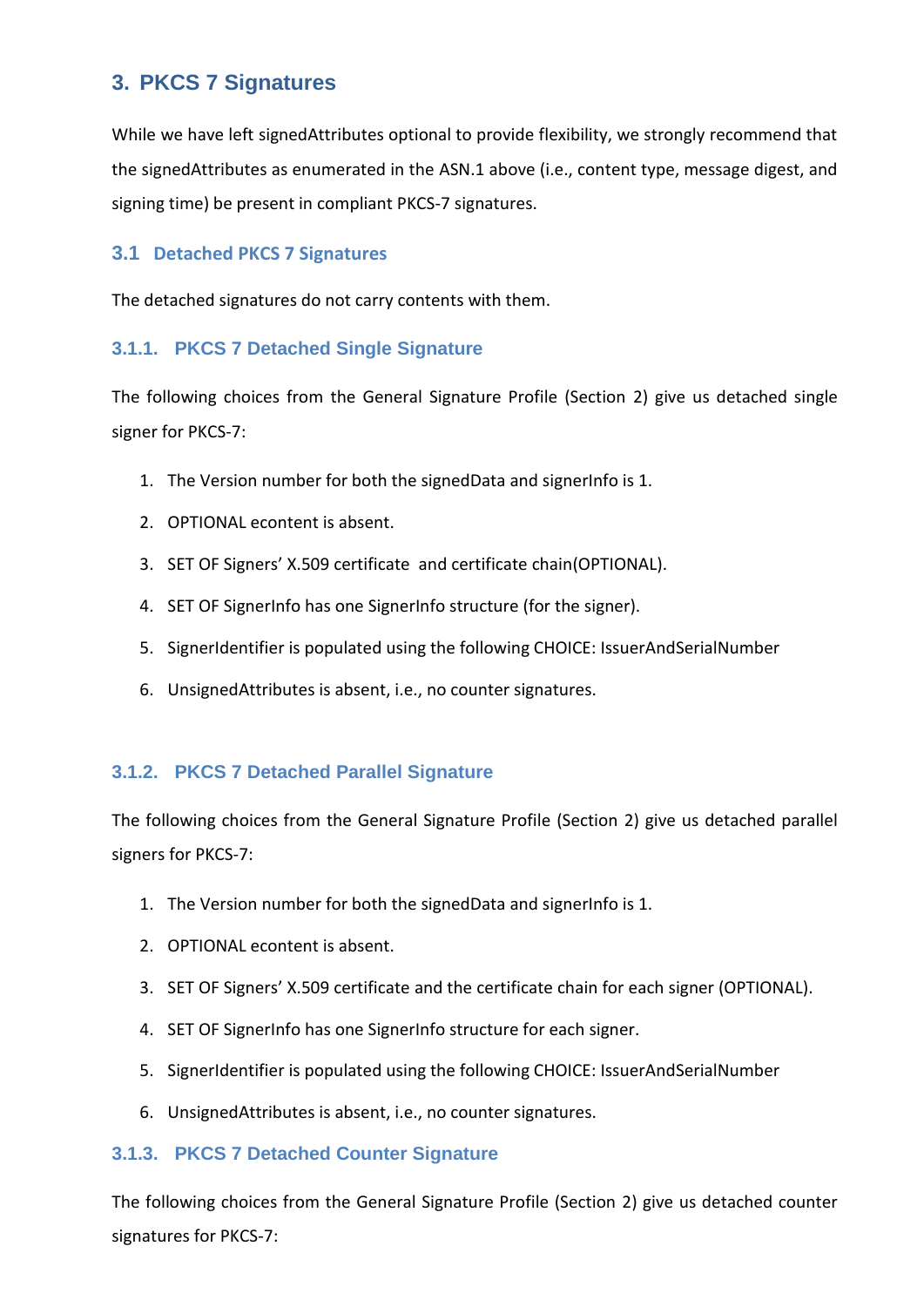- 1. The Version number for both the signedData and signerInfo is 1.
- 2. OPTIONAL econtent is absent.
- 3. SET OF Signers' X.509 certificates and certificate chain for each signer (OPTIONAL.
- 4. SET OF SignerInfo has one SignerInfo structure for each signer.
- 5. SignerIdentifier is populated using the following CHOICE: IssuerAndSerialNumber
- 6. UnsignedAttributes is present, and contains the countersigner's SignerInfo. While we have left signedAttributes optional to provide flexibility, we strongly recommend that the signedAttributes as enumerated in the ASN.1 above (i.e., message digest and signing time) be present in compliant PKCS-7 countersignatures. Note that countersignatures do not contain Content Type signedAttribute.

## <span id="page-8-0"></span>**3.2 Attached PKCS 7 Signatures**

The attached signatures carry contents with them. That is the only difference between detached and attached signatures

#### <span id="page-8-1"></span>**3.2.1 PKCS 7 Attached Single Signature**

The following choices from the General Signature Profile (Section 2) give us attached single signer for PKCS-7:

- 1. The Version number for both the signedData and signerInfo is 1.
- 2. OPTIONAL econtent is present.
- 4. SET OF Signers' X.509 certificates and certificate chain (OPTIONALSET OF SignerInfo has one SignerInfo structure (for the signer).
- 5. SignerIdentifier is populated using the following CHOICE: IssuerAndSerialNumber
- 6. UnsignedAttributes is absent, i.e., no counter signatures.

## <span id="page-8-2"></span>**3.2.2 PKCS 7 Attached Parallel Signature**

The following choices from the General Signature Profile (Section 2) give us attached parallel signers for PKCS-7:

- 1. The Version number for both the signedData and signerInfo is 1.
- 2. OPTIONAL econtent is present.
- 4. SET OF Signers' X.509 certificates and certificate chain for each signer (OPTIONALSET OF SignerInfo has one SignerInfo structure for each signer.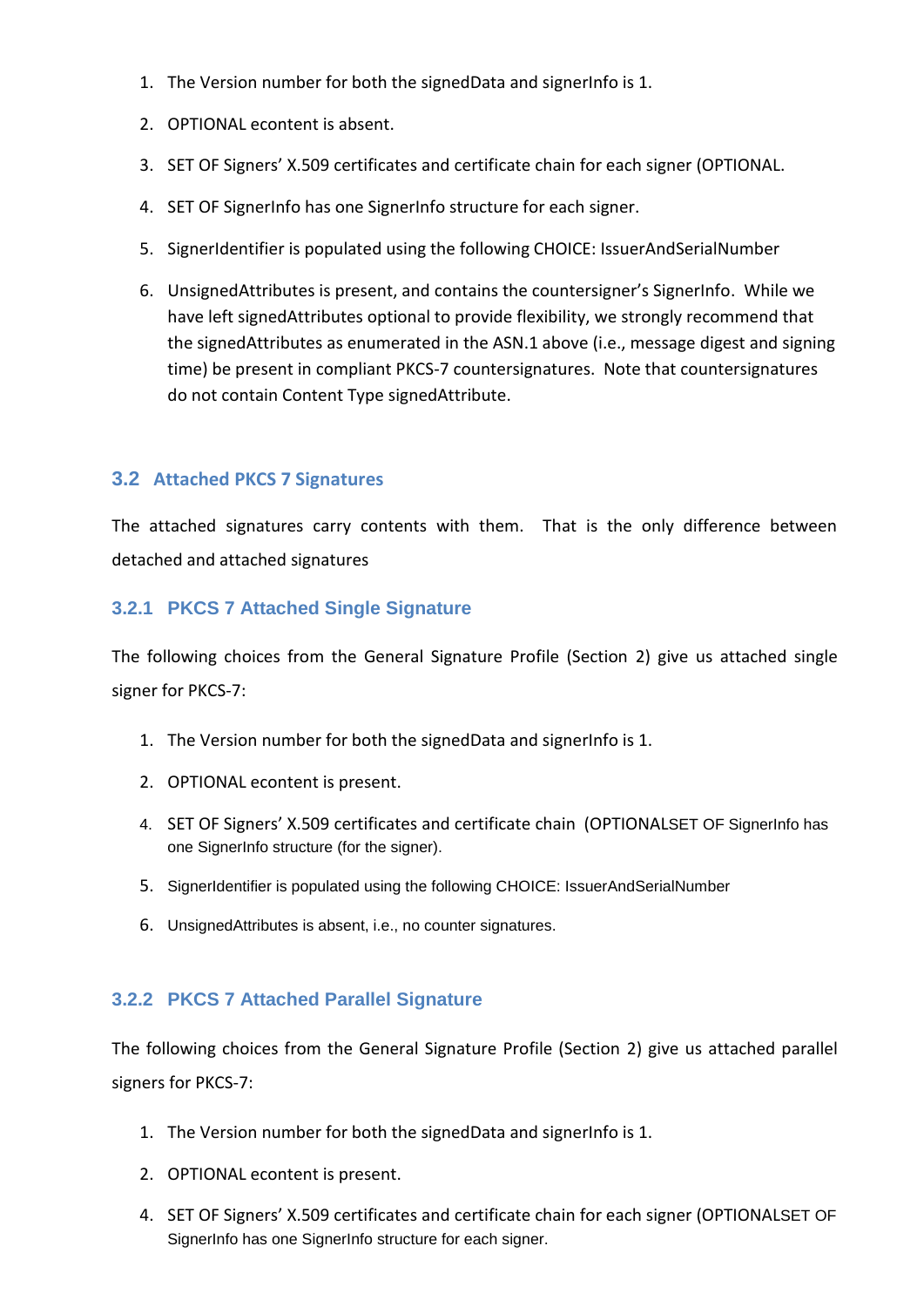- 5. SignerIdentifier is populated using the following CHOICE: IssuerAndSerialNumber
- 6. UnsignedAttributes is absent, i.e., no counter signatures.

#### <span id="page-9-0"></span>**3.2.3 PKCS 7 Attached Counter Signature**

The following choices from the General Signature Profile (Section 2) give us attached counter signatures for PKCS-7:

- 1. The Version number for both the signedData and signerInfo is 1.
- 2. OPTIONAL econtent is present.
- 4. SET OF Signers' X.509 certificates and certificate chain for each signer (OPTIONALSET OF SignerInfo has one SignerInfo structure for each signer.
- 5. SignerIdentifier is populated using the following CHOICE: IssuerAndSerialNumber
- 6. UnsignedAttributes is present, and contains the countersigner's SignerInfo. While we have left signedAttributes optional to provide flexibility, we strongly recommend that the signedAttributes as enumerated in the ASN.1 above (i.e., message digest and signing time) be present in compliant PKCS-7 countersignatures. Note that countersignatures do not contain Content Type signedAttribute.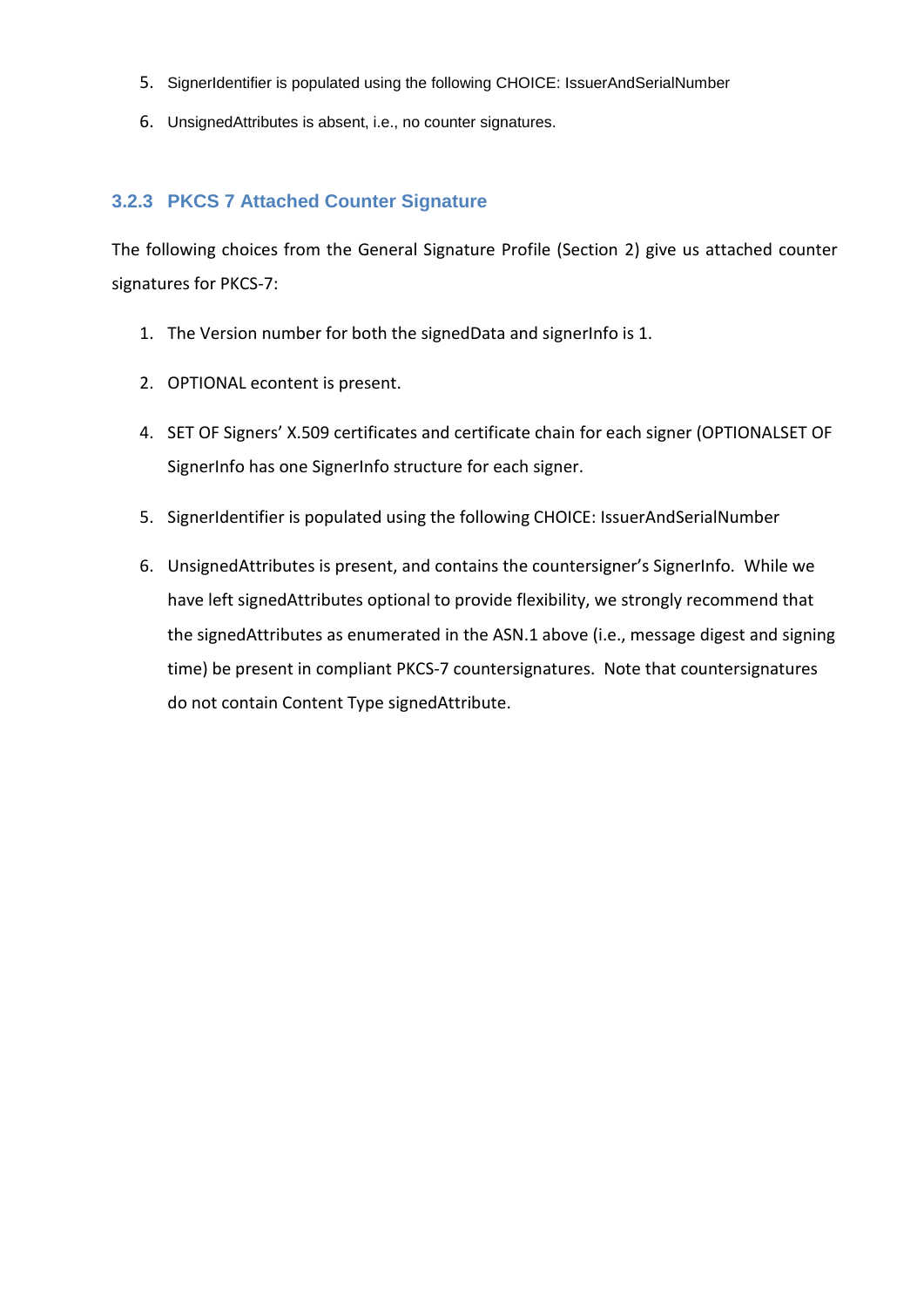## <span id="page-10-0"></span>**4. Cryptographic Message Syntax (CMS) Signatures**

The primary difference between CMS and PKCS-7 profile we have provided is the SignerIdentifier, which in turn also results in a change in version number.

While we have left signedAttributes optional to provide flexibility, we strongly recommend that the signedAttributes as enumerated in the ASN.1 above (i.e., content type, message digest, and signing time) be present in compliant CMS signatures.

#### <span id="page-10-1"></span>**4.1 Detached CMS Signatures**

The detached signatures do not carry contents with them.

#### <span id="page-10-2"></span>**4.1.1 CMS Detached Single Signature**

The following choices from the General Signature Profile (Section 2) give us detached single signer for CMS:

- 1. The Version number for both the signedData and signerInfo is 3.
- 2. OPTIONAL econtent is absent.
- 3. SET OF Signers' X.509 certificate has one or more certificates in it (signer certificate-MANDATORY, certificate chain - OPTIONAL).
- 4. SET OF SignerInfo has one SignerInfo structure (for the signer).
- 5. SignerIdentifier is populated using the following CHOICE: SubjectKeyIdentifier
- 6. UnsignedAttributes is absent, i.e., no counter signatures.

#### <span id="page-10-3"></span>**4.1.2 CMS Detached Parallel Signature**

The following choices from the General Signature Profile (Section 2) give us detached parallel signers for CMS:

- 1. The Version number for both the signedData and signerInfo is 3.
- 2. OPTIONAL econtent is absent.
- 3. SET OF Signers' X.509 certificate has one or more certificates for each signer. (signer certificate- MANDATORY, certificate chain - OPTIONAL)
- 4. SET OF SignerInfo has one SignerInfo structure for each signer.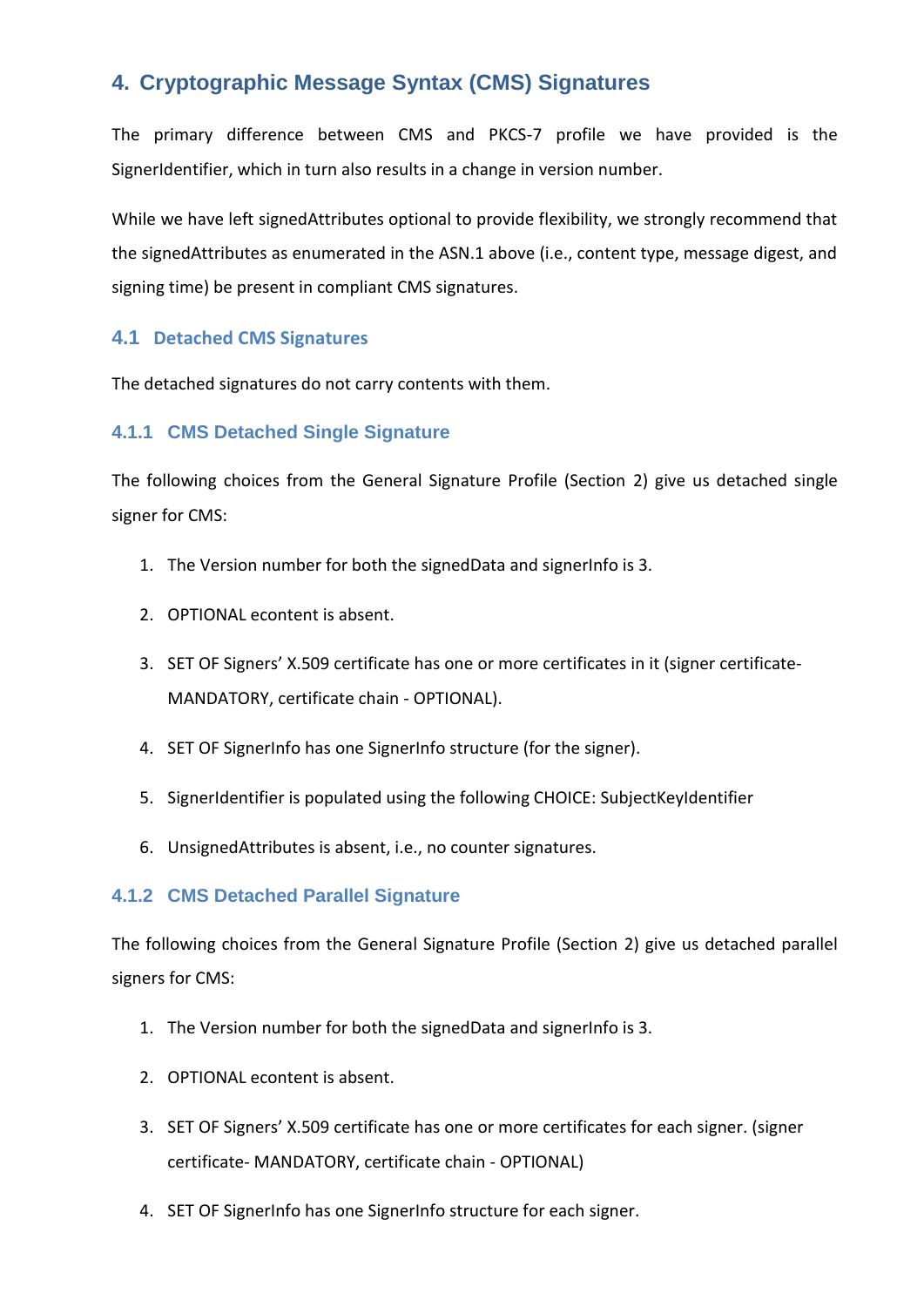- 5. SignerIdentifier is populated using the following CHOICE: SubjectKeyIdentifier
- 6. UnsignedAttributes is absent, i.e., no counter signatures.

#### <span id="page-11-0"></span>**4.1.3 CMS Detached Counter Signature**

The following choices from the General Signature Profile (Section 2) give us detached counter signatures for CMS:

- 1. The Version number for both the signedData and signerInfo is 3.
- 2. OPTIONAL econtent is absent.
- 3. SET OF Signers' X.509 certificate has one or more certificates for each signer. (signer certificate- MANDATORY, certificate chain - OPTIONAL)
- 4. SET OF SignerInfo has one SignerInfo structure for each signer.
- 5. SignerIdentifier is populated using the following CHOICE: SubjectKeyIdentifier
- 6. UnsignedAttributes is present, and contains the countersigner's SignerInfo. While we have left signedAttributes optional to provide flexibility, we strongly recommend that the signedAttributes as enumerated in the ASN.1 above (i.e., message digest and signing time) be present in compliant CMS countersignatures. Note that countersignatures do not contain Content Type signedAttribute.

#### <span id="page-11-1"></span>**4.2 Attached CMS Signatures**

The attached signatures carry contents with them. That is the only difference between detached and attached signatures.

#### <span id="page-11-2"></span>**4.2.1 CMS Attached Single Signature**

The following choices from the General Signature Profile (Section 2) give us attached single signer for CMS:

- 1. The Version number for both the signedData and signerInfo is 3.
- 2. OPTIONAL econtent is present.
- 3. SET OF Signers' X.509 certificate has one or more certificates in it (signer certificate-MANDATORY, certificate chain - OPTIONAL).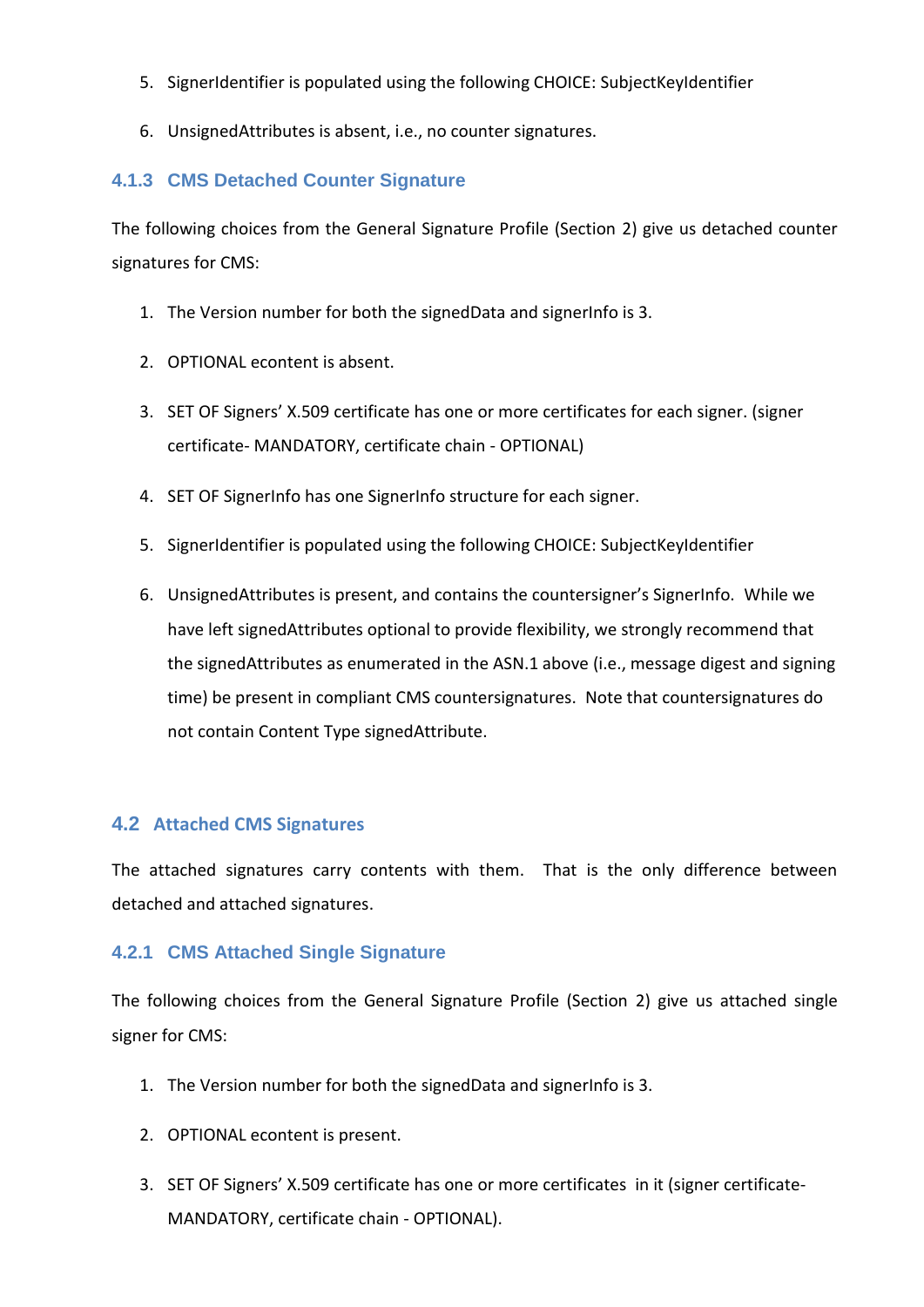- 4. SET OF SignerInfo has one SignerInfo structure (for the signer).
- 5. SignerIdentifier is populated using the following CHOICE: SubjectKeyIdentifier
- 6. UnsignedAttributes is absent, i.e., no counter signatures.

## <span id="page-12-0"></span>**4.2.2 CMS Attached Parallel Signature**

The following choices from the General Signature Profile (Section 2) give us attached parallel signers for CMS:

- 1. The Version number for both the signedData and signerInfo is 3.
- 2. OPTIONAL econtent is present.
- 3. SET OF Signers' X.509 certificate has one or more certificates for each signer. (signer certificate- MANDATORY, certificate chain - OPTIONAL)
- 4. SET OF SignerInfo has one SignerInfo structure for each signer.
- 5. SignerIdentifier is populated using the following CHOICE: SubjectKeyIdentifier
- 6. UnsignedAttributes is absent, i.e., no counter signatures.

## <span id="page-12-1"></span>**4.2.3 CMS Attached Counter Signature**

The following choices from the General Signature Profile (Section 2) give us attached counter signatures for CMS:

- 1. The Version number for both the signedData and signerInfo is 3.
- 2. OPTIONAL econtent is present.
- 3. SET OF Signers' X.509 certificate has one or more certificates for each signer. (signer certificate- MANDATORY, certificate chain - OPTIONAL)
- 4. SET OF SignerInfo has one SignerInfo structure for each signer.
- 5. SignerIdentifier is populated using the following CHOICE: SubjectKeyIdentifier
- 6. UnsignedAttributes is present, and contains the countersigner's SignerInfo. While we have left signedAttributes optional to provide flexibility, we strongly recommend that the signedAttributes as enumerated in the ASN.1 above (i.e., message digest and signing time) be present in compliant CMS countersignatures. Note that countersignatures do not contain Content Type signedAttribute.